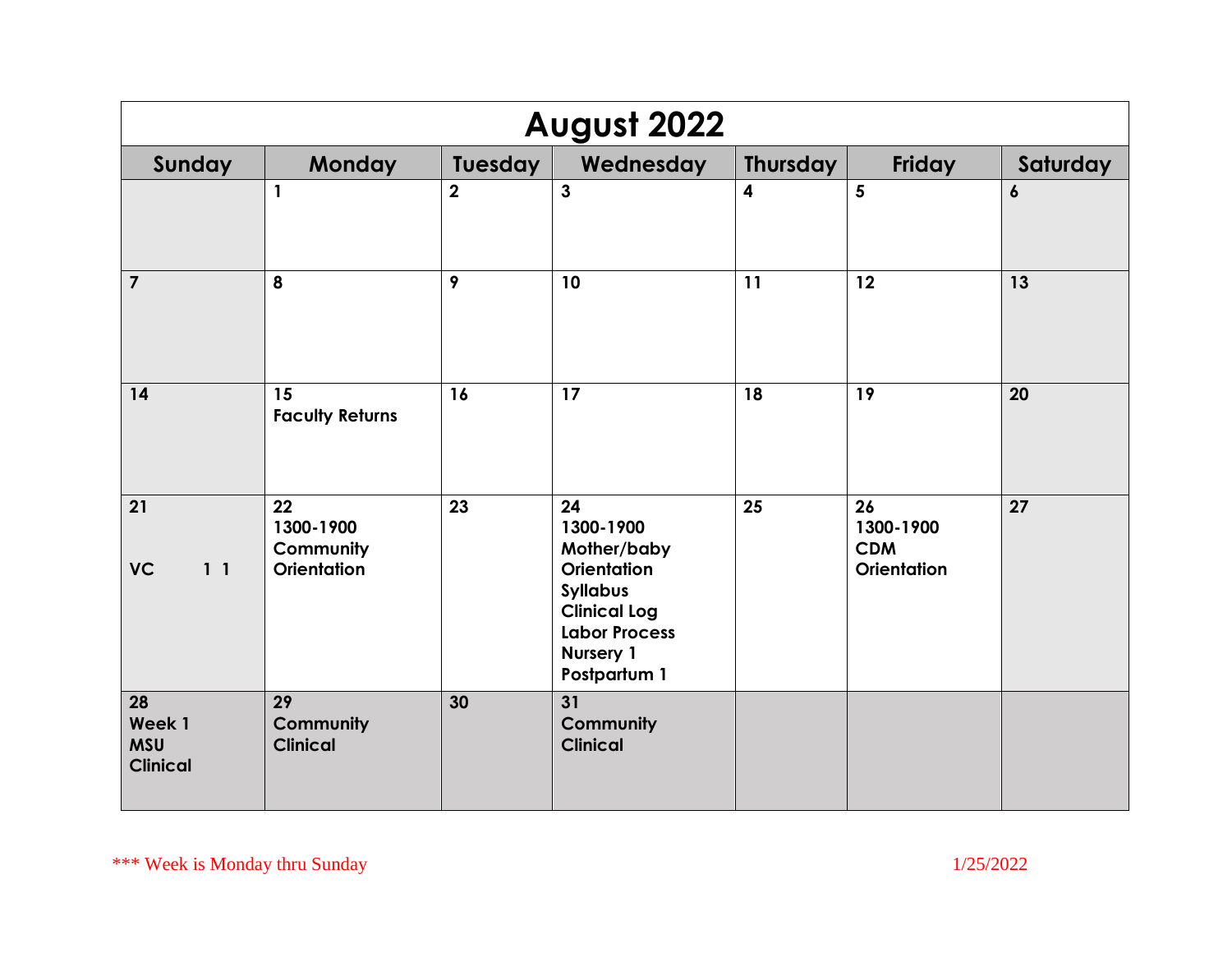| <b>September 2022</b>                            |                                      |                                    |                                                                  |                                    |                                    |                |  |
|--------------------------------------------------|--------------------------------------|------------------------------------|------------------------------------------------------------------|------------------------------------|------------------------------------|----------------|--|
| Sunday                                           | Monday                               | <b>Tuesday</b>                     | Wednesday                                                        | <b>Thursday</b>                    | Friday                             | Saturday       |  |
| Week 1<br><b>MSU Clinical</b>                    |                                      |                                    |                                                                  | $\mathbf{1}$                       | $\overline{2}$                     | $\overline{3}$ |  |
| $\overline{\mathbf{4}}$<br><b>VC</b>             | 5<br><b>Labor Day</b><br>Holiday     | $\boldsymbol{6}$                   | $\overline{7}$<br>Antepartum:<br>-Fetal Development<br>-Abortion | 8                                  | 9<br><b>King: Prenatal</b><br>Care | 10             |  |
| 11<br>Week 3<br><b>MSU Clinical</b>              | 12                                   | 13<br>Community<br><b>Clinical</b> | 14                                                               | 15<br>Community<br><b>Clinical</b> | 16                                 | 17             |  |
| 18<br><b>VC</b>                                  | 19<br><b>Changes in</b><br>Pregnancy | 20                                 | 21<br>King: Hypertensive<br><b>Disorders</b>                     | 22                                 | 23<br>Antepartum<br><b>Testing</b> | 24             |  |
| $\overline{25}$<br>Week 4<br><b>MSU Clinical</b> | 26                                   | 27                                 | 28                                                               | 29                                 | 30                                 |                |  |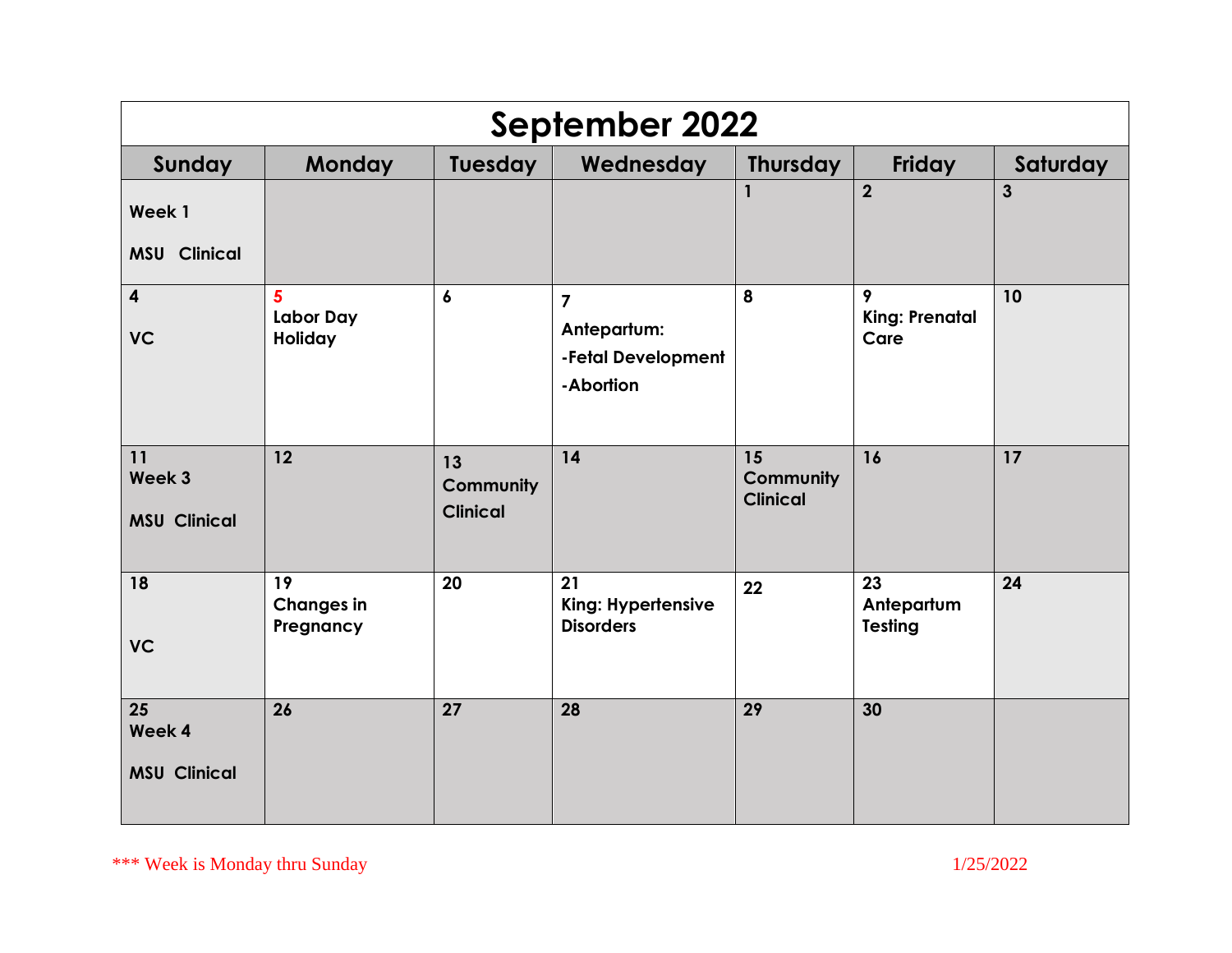| October 2022                        |                                                                          |         |                                                                       |                  |                                                        |          |
|-------------------------------------|--------------------------------------------------------------------------|---------|-----------------------------------------------------------------------|------------------|--------------------------------------------------------|----------|
| Sunday                              | Monday                                                                   | Tuesday | Wednesday                                                             | <b>Thursday</b>  | Friday                                                 | Saturday |
|                                     |                                                                          |         |                                                                       |                  |                                                        | 1        |
| $\overline{2}$<br><b>VC</b>         | $\mathbf{3}$<br><b>Exam</b><br>1:Antepartum<br><b>Admission to Labor</b> | 4       | 5<br>Intrapartum:<br>-Low risk<br>pregnancy<br><b>Pain Management</b> | $\boldsymbol{6}$ | $\overline{7}$<br><b>Complications in</b><br>Pregnancy | 8        |
| 9<br>Week 5<br><b>MSU Clinical</b>  | 10                                                                       | 11      | 12                                                                    | 13               | 14                                                     | 15       |
| 16<br><b>VC</b>                     | 17<br>Exam 2:<br><b>Intrapartum</b><br><b>Newborn</b>                    | 18      | 19<br>Newborn contd.<br><b>Complications of'</b><br><b>Newborn</b>    | 20               | 21<br><b>Complications of</b><br><b>Newborn</b>        | 22       |
| 23<br>Week 6<br><b>MSU Clinical</b> | 24                                                                       | 25      | 26                                                                    | 27               | 28                                                     | 29       |
| 30<br><b>VC</b>                     | 31<br><b>Exam 3: Newborn</b><br><b>Breastfeeding</b>                     |         |                                                                       |                  |                                                        |          |

\*\*\* Week is Monday thru Sunday 1/25/2022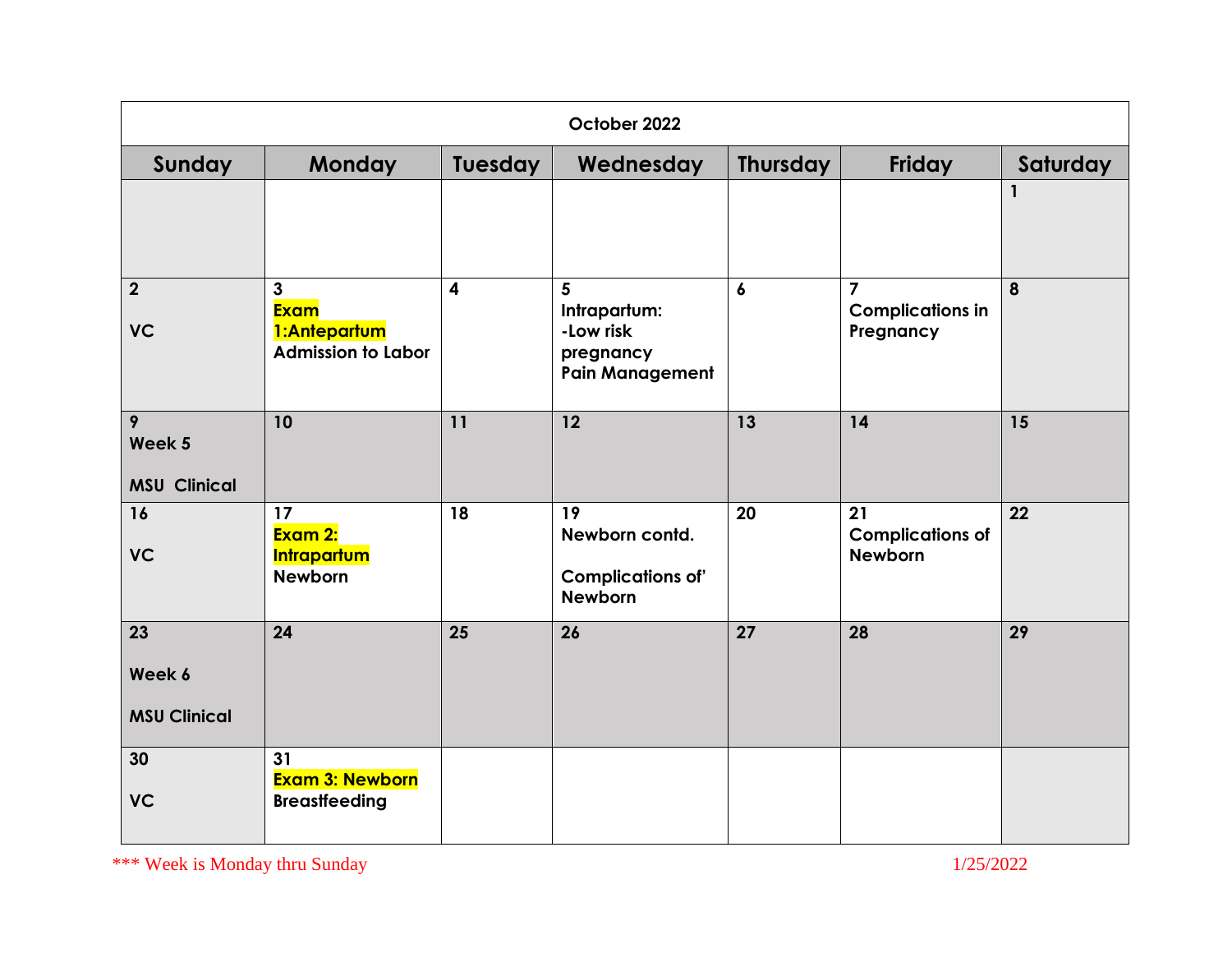| <b>November 2022</b>                              |                                                      |        |                                               |                                       |                                      |                |  |
|---------------------------------------------------|------------------------------------------------------|--------|-----------------------------------------------|---------------------------------------|--------------------------------------|----------------|--|
| Sunday                                            | <b>Monday</b>                                        | Tuesda | Wednesday                                     | <b>Thursday</b>                       | Friday                               | Saturday       |  |
| <b>VC</b><br>11                                   |                                                      | 1      | $\overline{2}$<br>King: Infertility           | $\mathbf{3}$                          | 4<br>Postpartum                      | $5\phantom{1}$ |  |
| $\boldsymbol{6}$<br>Week 7<br><b>MSU Clinical</b> | $\overline{7}$                                       | 8      | 9                                             | 10                                    | 11                                   | 12             |  |
| 13<br><b>VC</b>                                   | 14<br>Exam 4:<br><b>Breastfeedomg/Post</b><br>partum | 15     | 16<br><b>Women's Health</b>                   | 17                                    | 18<br>King:<br>Menopause             | 19             |  |
| 20<br>Week 8<br><b>MSU Clinical</b>               | 21                                                   | 22     | 23<br><b>Thanksgiving</b><br>Holiday          | 24<br><b>Thanksgivin</b><br>g Holiday | 25<br><b>Thanksgiving</b><br>Holiday | 26             |  |
| $\overline{27}$<br><b>VC</b>                      | 28<br>Dr. Williamson                                 | 29     | 30<br><b>Exam 5: Women's</b><br><b>Health</b> |                                       |                                      |                |  |